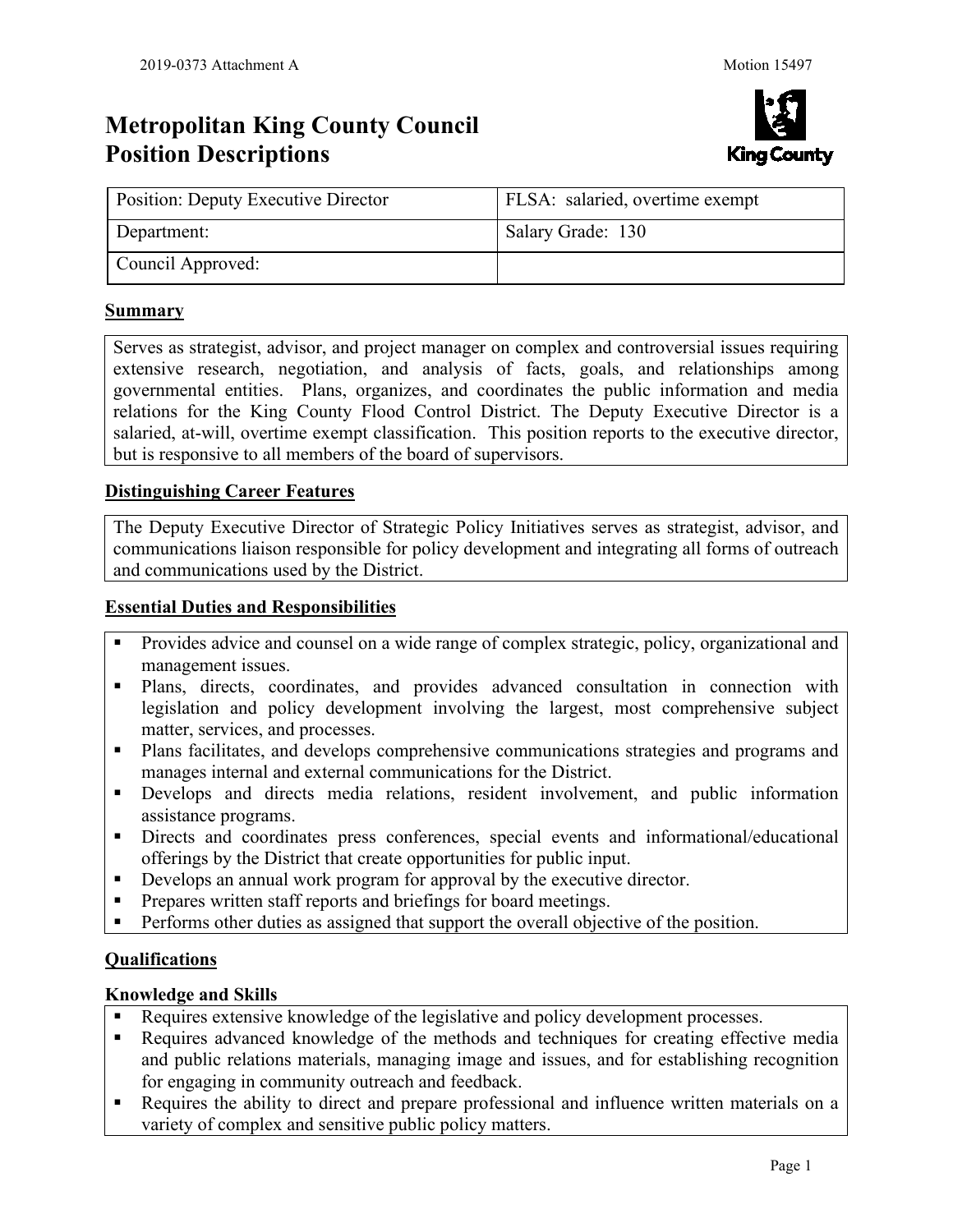- Requires a broad working knowledge of principles and practices of civil and administrative law, particularly those relating to municipal governments and state subdivisions.
- Requires knowledge of the principles and practices associated with supervision, leadership style, team building, and performance management.
- Requires well-developed knowledge of modern English to prepare influential professional reports suitable for public communication.
- Requires advanced human relations skill to adapt to diverse personalities and styles, establish harmony and cooperation with work teams having competing objectives, facilitate and moderate group discussions, prepare and deliver formal presentations to audiences that may offer argumentative discussion, often in frustrating situations, and carry out advanced negotiations.

## **Abilities**

- Requires the ability to carry out the functions of the position.
- Requires the ability to evaluate implications of new information for current and future problem solving and decision-making.
- Requires the ability to use logic and reasoning to identify strengths and weaknesses of proposals, alternatives, and conclusions or whether proposals comply with policy, laws, or regulations.
- Requires the ability to remain objective with elected officials and to properly handle private and confidential communications.
- Requires the ability to present facts and recommendations in a clear, concise, interesting, and logical and objective manner, both orally and in writing.
- Requires the ability to develop and maintain positive work relationships with peers, other committees, county organization units, other agencies, communities, and special interest groups.
- Requires the ability to give full attention to what other people are saying, take time to understand facts and points being made, ask appropriate questions, and not interrupt at inappropriate times.
- Requires the ability to prioritize workload to meet deadlines.
- Requires the ability to work varying schedules.
- Requires consistent attendance and punctuality.

# **Physical Abilities**

- Incumbent must be able to function indoors engaged in work of primarily a sedentary nature.
- Requires sufficient ambulatory ability to move about office environs and outside locations.
- Requires the ability to sit for extended periods of time to accomplish deskwork.
- Requires sufficient arm, hand, and finger dexterity in order to use a personal computer keyboard, multi-media presentation, and other office equipment.
- Requires normal hearing and speaking skills to communicate in one-on-one and group settings.
- Requires visual acuity to read printed materials and computer screens.

#### **Education and Experience**

The position typically requires a degree in public or business administration, or equivalent discipline that will enable job performance and/or a combination of three or more years of training and experience in executive-level leadership experience that includes accountability to legislative bodies, as well as, policy and advisory boards.